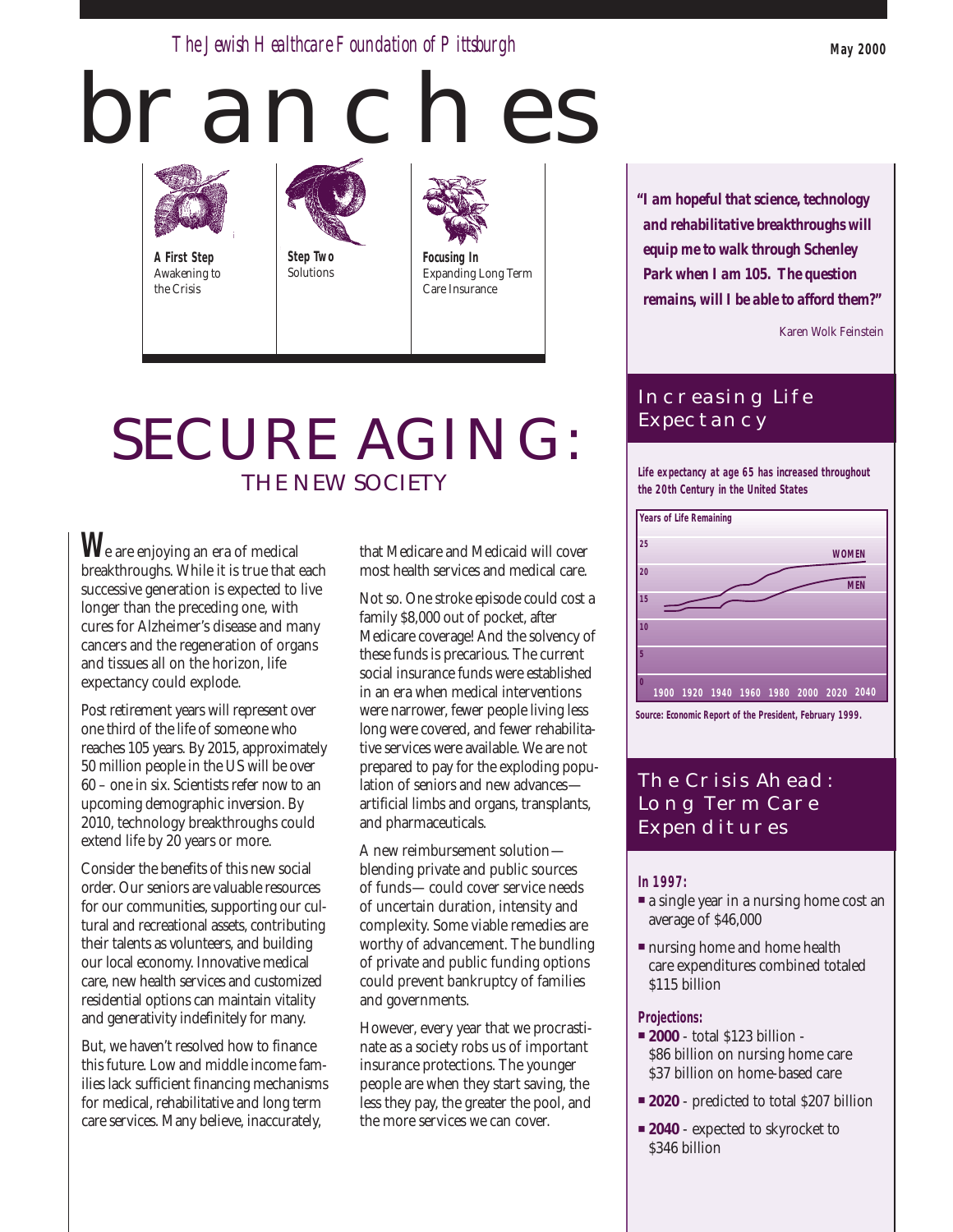# STEPS TO CREATE A Public/Private LTC Insurance System for All:

Eric B. Schnurer, President of Public Works, a public policy analysis and consulting firm in West Chester, PA suggests the following:

- Require individuals to purchase LTC insurance or spend down assets before accessing public dollars.
- Require those who do not purchase insurance to pay their out-of-pocket costs. Penalize those who "game the system."
- Support prevention and research to lower costs of health and long term care.
- Offer public education funded by the government on LTC costs, risks, options.
- Allow payroll deductions for long term care insurance.
- Offer an optional government LTC insurance benefit as a competitive spur to private plans.
- Create a tax policy that incentivizes and assists middle income families to purchase LTC.
- Subsidize the lowest income individuals with public funds.

EXPANDING THE CURRENT LONG TERM CARE INSURANCE MARKET

**O**ne might imagine that every Baby Boomer from Maine to Malibu is rushing out to buy some kind of long term care insurance plan. One would be mistaken.

Today's average long term care insurance consumer is a 69-year old married woman making less than \$35,000 a year but with assets of more than \$50,000. Some 80 percent of consumers buy dual coverage policies, entitling them to both nursing home and home health care, and the average duration of coverage is somewhere between three and five years. As for why they buy it, the stated reasons range from:

- avoiding dependence on others (25 percent)
- guaranteeing the affordability of and access to services (23 percent)
- protecting standards of living (15 percent).

According to recent industry information, there are two target markets for long-term care insurance: middle-to upper-income seniors who are healthy and not immediately eligible for Medicaid (an estimated 25 to 35 percent of all seniors); and younger, middle-income adults who are using long-term care insurance as part of their retirement planning (55 to 70 percent of Americans ages 40 or older).

To get there, however, certain obstacles must be overcome:

- 20 percent of Americans don't believe insurers' claims about coverage
- 57 percent say that the available plans are too costly
- 28 percent find the choices too difficult
- 31 percent are simply waiting for better policies
- Some say they don't know enough about their probability of needing care, while others believe that with Medicare, Medicaid and private insurance, they're already covered.

So what is the answer? According to industry analyst Marc Cohen, long-term care insurance can and should play an increasingly important role in paying for care. However, he stresses, it is not "a solo solution."

"We still need a strong Medicaid program," says Cohen, Vice President, Life-Plans, Inc. "But the way to ensure that is to relieve the pressure on the public expenditure side."

*"\$15,000 invested in long term care insurance between the ages of 35-40 can cover all your long term care needs for the rest of your life inflation included."*

> Jeffrey Merrill *Professor*

# Annual Premium Costs for LTC Insurance

|                     |                    | Because rates increase with age, insurance is decidedly more affordable at a younger age |              |
|---------------------|--------------------|------------------------------------------------------------------------------------------|--------------|
| <b>Purchase Age</b> | <b>Base Policy</b> | With 5% Compounded<br><b>Inflation Protection</b>                                        |              |
| $40 - 50$           | \$247-364          | \$589-802                                                                                |              |
| 65                  | 980                | 1.829                                                                                    |              |
| 79                  | 3,907              | 5.592                                                                                    | ◎ 西域 忍(凸白) ▲ |

Source: HIAA, Princeton Conference, Charles Kahn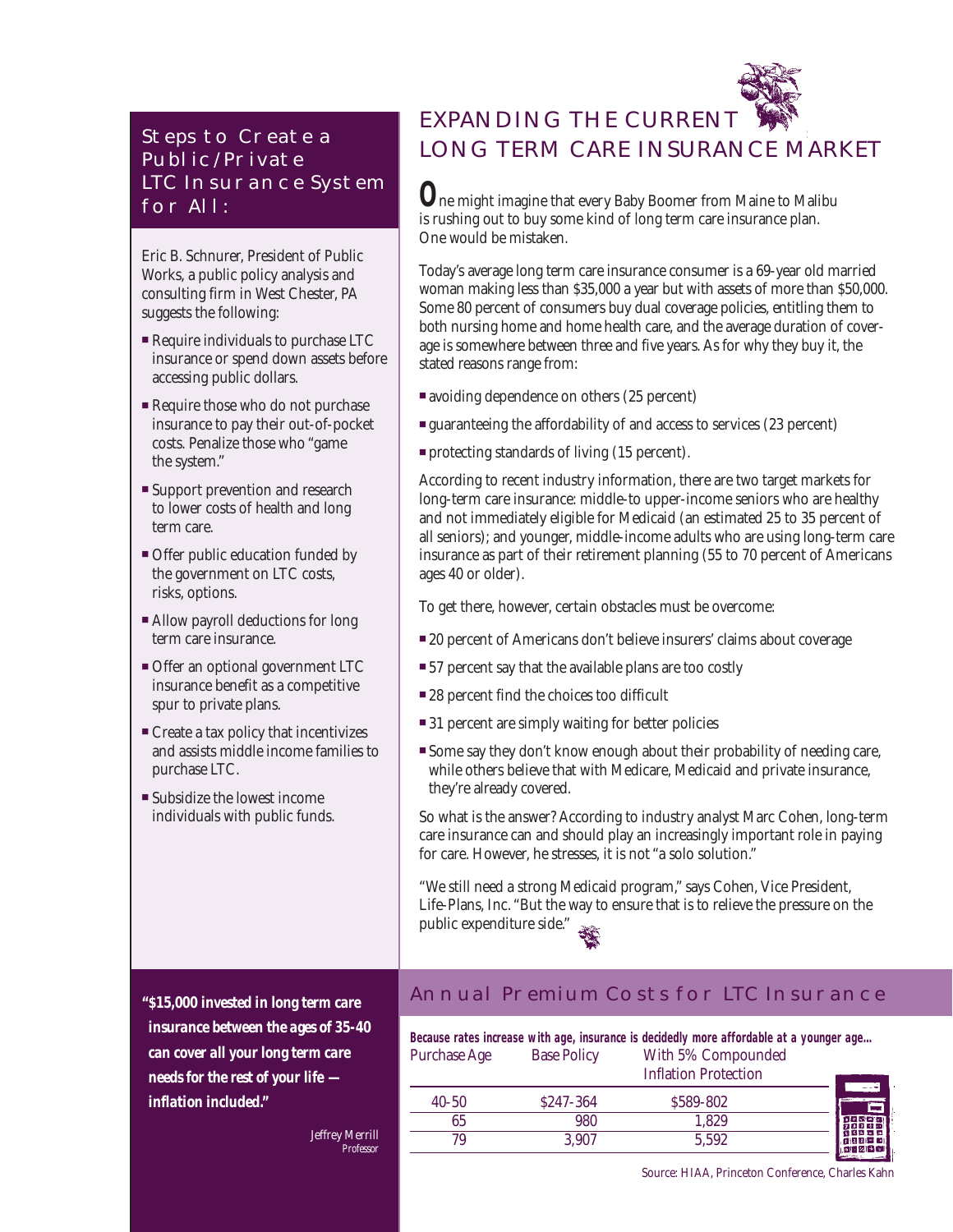# Leading the Way: Pittsburgh as a National Model of Successful and Secure Aging

**S**ince its inception, the Foundation has directed a large portion of its endowment to putting the Pittsburgh area on the frontier of services to seniors. The intent is to create a community that realizes the assets presented by healthy and engaged seniors, and honors its obligations to provide good care. Refusing to recognize the effects of aging as irreversible, or acknowledge aging as a condition of dependency and frailty, our grant making has explored:

# ■ **Research to prolong vitality and prevent disability:**

Falls prevention, nutrition, wound prevention and healing, treatments for depression, reducing the co-morbidity of hospitalization; new pharmaceuticals, vaccines, exercise and assistive and informational technology.

■ **Discoveries that are marketable—taking research into development:**

Innovative housing, pharmaceuticals, assistive technologies, senior learning and engagement strategies, communications vehicles.

■ **Financing that makes everything else possible:**

Expansion of public and private insurance options extending coverage for more people, for more services, for more options for home and community based care; private and public funding partnerships for services demonstrations, research and development.

We have used our standard grant format, Program Related Investments, internal staffdirected research, outside consultants, foundation and public funder partnerships, communication and public relations strategies to build the region's capacity and by seeding the Pittsburgh area's emerging strengths:

- medical discovery: tissue engineering, robotics and artificial organ and blood development
- information technology: home monitoring, telemedicine, consumer education, delivery system improvements, outcomes measurement
- senior engagement: regional Elderhostel demonstration
- residential options: Alzheimer's personal care, PACE models
- clinical trials: herbal medicines, vaccines, breast MRIs
- genetic counseling

# **Selected Resources & Contacts**

## **State:**

Pennsylvania Department of Aging (717) 783-3126

State Health Insurance Assistance Program (800) 783-7067

Long Term Care Ombudsmen (717) 783-7247

# **National:**

Health Care Financing Administration www.hcfa.gov (202) 690-7063

Health Insurance Association of America (202) 824-1600

Institute of Certified Financial Planners (800) 782-7526

American Association of Retired Persons (800) 424-3410

Center for Long Term Care Financing (877) 557-3627 www.centerltc.com

Life-Plans, Inc., Marc Cohen (781) 893-7600

Public Works (610) 296-9443

PricewaterhouseCoopers HealthCast 2010 Smaller World, Bigger Expectations (800) 211-5131



**Branches© is a publication of the Jewish Healthcare Foundation Suite 2330 650 Smithfield Street Pittsburgh, PA 15222 (412) 594-2550 E-mail: info@jhf.org Web site: www.jhf.org**

# **A Guide for Families**

The Medicare Rights Center in collaboration with the Henry J. Kaiser Family Foundation, recently published a guide designed to help individuals and their parents sort through basic issues about Medicare and health coverage. The 40 page booklet is a valuable tool, containing information about insurance options and long term care planning as well as talking points and tips on how to engage in conversations about aging. This publication is available through their website at www.kff.org or by calling 1-800-656-4533 and requesting publication 1522.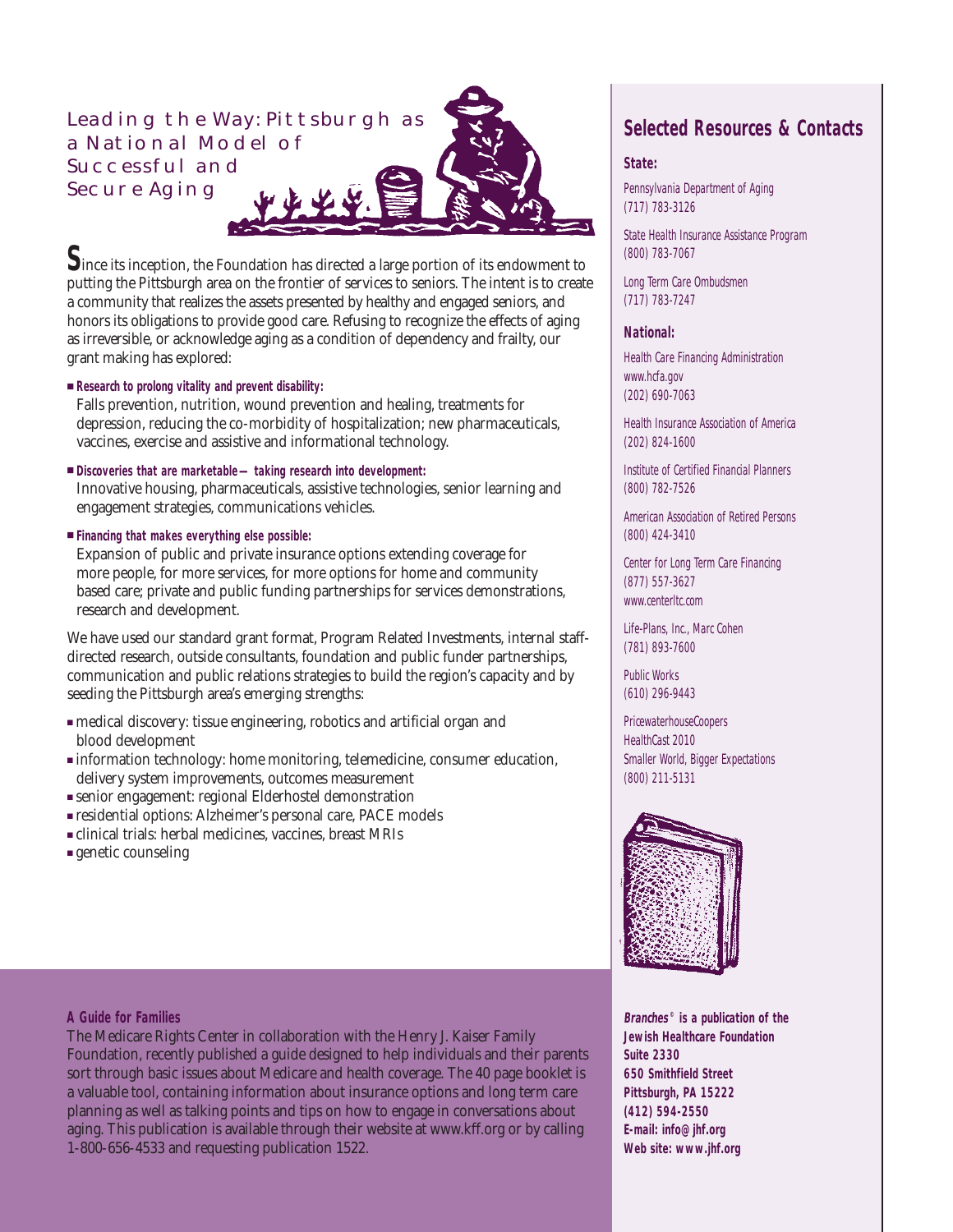# A FIRST STEP: AWAKENING TO THE CRISIS

**M**ost people underestimate the costs of medical and long term care. Only a medical crisis alerts families to the fact that the majority of the costs of aging are borne by the individual rather than the government. While many people believe that Medicare will cover the costs of acute and chronic care, the reality is far different. In fact, Medicare covers only a fraction of those costs, primarily



some acute medical care and care required immediately after a hospitalization. And while Medicaid covers other long term costs, it does so predominantly for nursing home care and is available only to those seniors who are already very low income or have become so by "spending down" their assets, typically to only \$2,400.

Many essential services—particularly home-based following a stroke, a serious illness or surgery—exceed families' resources. Many people do not anticipate the financial demands of medical crises. We can help individuals and governments share responsibility for planning a future in which seniors can remain independent, both physically and financially, for as long as possible. "Default" options for low and moderate income individuals include:

- Impoverishment to qualify for state-funded nursing home or community waiver programs;
- Dependency on children for care or financing;
- Doing without needed services and supports.



# **The Default Option: Family Caregiving**

Traditionally, as people aged, they faced one of two basic options: stay in their own homes with care provided by family or move into a nursing home. But dramatic social shifts have occurred, including fewer seniors now living near family and an increasing number of women in the workforce.

There are an estimated seven to twenty-seven million family caregivers. They strain their own financial, physical and emotional health in the care of their relatives. In over twenty percent of families recently studied, a family member either had to quit work or make a significant change in family arrangements to provide long term care for a relative. Thirty-one percent of families used most or all of their savings to pay for that care that wasn't covered. In 1996 alone, the combined price tag of replacing workers, absenteeism and workday interruptions totaled some \$11.4 billion. When the costs of caregivers' own increased health care needs are factored in, the total cost to employers is estimated at over \$29 billion per year.



# **Paying for Long-Term Care in Pennsylvania**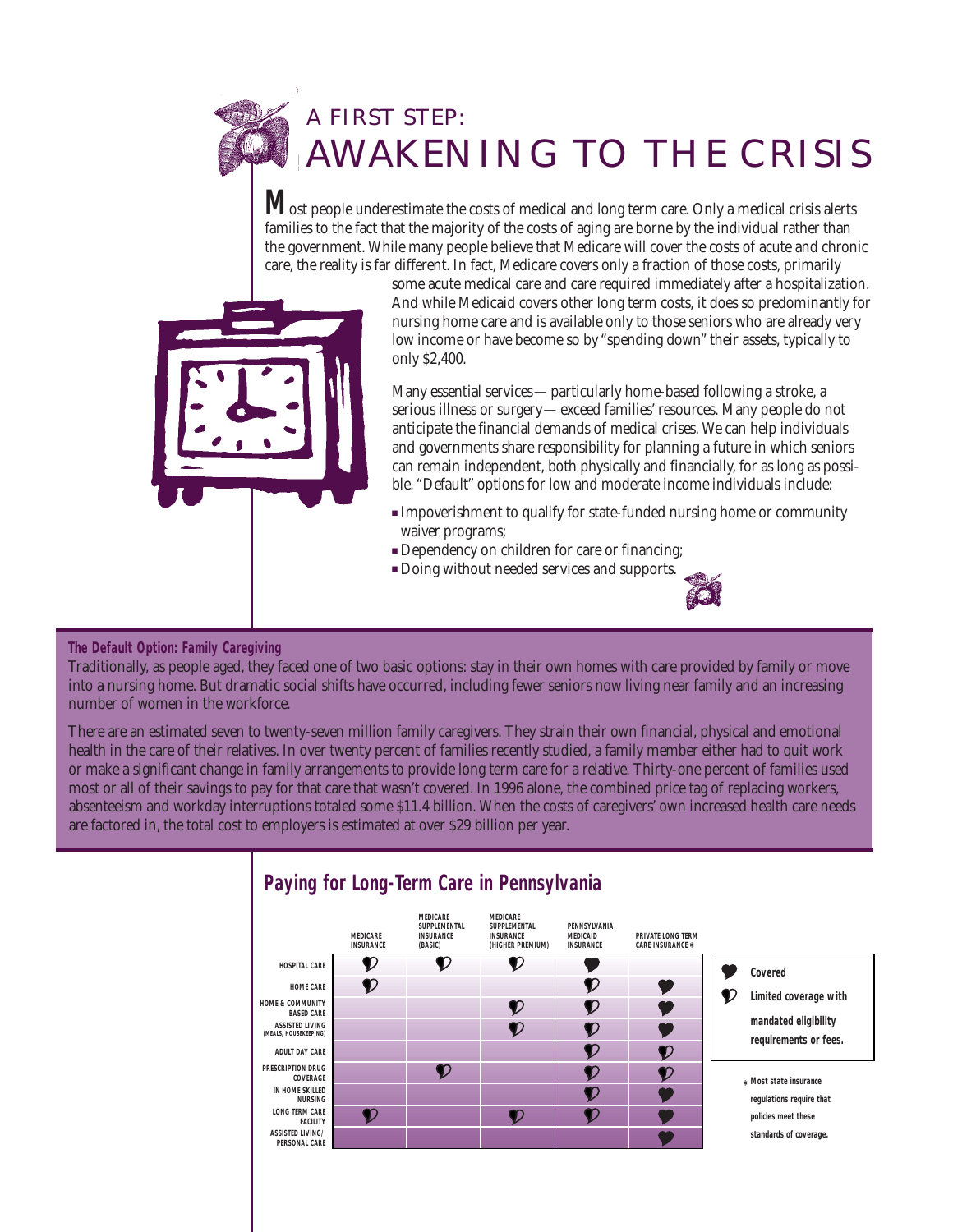# STEP TWO: SOLUTIONS

# **Options that Exist but Need to Be Promoted:**

■ *Private Long-Term Care Insurance*

This form of insurance is already being marketed to middle income families. It offers comprehensive and flexible coverage. To be effective, however, this approach requires a large pool of consumers purchasing reliable, affordable and wide-ranging insurance products. To achieve that goal, consumers must be educated about their value; confidence must be built up and incentives offered to encourage people to buy products when they are younger. As the pool of customers increases, the cost decreases making it affordable for moderate income individuals increases.

■ *LifeCare (Continuing Care Retirement Communities)* For a prepaid amount, these insurance/delivery models provide seniors guaranteed residential, assisted living, and LTC services. LifeCare Without Walls is also a promising but less tried model that omits the residential benefits but makes LTC services more affordable for lower middle income consumers.

#### ■ *Reverse Mortgages or Annuities*

In these financing mechanisms, seniors can, for instance, mortgage a home either to increase their income or to pay for long term care services. Upon their death, the house or a portion of the equity is transferred to the financing entity.

### **Demonstration Projects to be Monitored:**

### ■ *Expanded Social HMOs*

This approach builds on existing voluntary care management models known as Social Health Maintenance Organizations (or "SHMOs") to serve middle income Medicare recipients. Long term care benefits are added to traditional HMO services with the goal of integrating acute and long term care. Barriers include: the need for federal waivers, the current widespread consumer distrust of managed care systems, HMOs' lack of experience in delivering long term care, and their bias towards the medical model of service delivery.

■ *Private Long-Term Care/Medicaid Partnerships* In the early 1990s, four states implemented these partnerships as part of a Robert Wood Johnson Foundation pilot program. They allow individuals to purchase private long-term care insurance and, after those benefits are exhausted, access Medicaid funding for further care needs. At the same time, private assets are protected from Medicaid "spend down" requirements in amounts based on the insurance purchased. However, further use of public/private partnerships has been blocked since 1993 by federal legislation, which

would have to be repealed before any new implementation of this model could occur.

# ■ *Cash and Counseling*

A recently launched Robert Wood Johnson Foundation pilot project allows eligible Medicaid recipients in four states to choose between receiving traditional agency-delivered services or an equivalent cash grant. Funds—within each state's guidelines—can be used to tailor services to individually determined needs for care. Participants not only gain greater flexibility in meeting caregiving needs by being able to arrange for their own caregivers, but will be able to utilize funds for modifications to their home environment.

# **Options Under Discussion:**

■ *Retirement Benefit Options: Pensions and IRAs*

Existing pension plans could be expanded to include long term care coverage. Such an approach might take a number of forms, among them the creation of pension pay-out options to cover the costs of insurance premiums, and the establishment of long term care IRA accounts that can be accessed to pay either for direct coverage or insurance premiums.

# ■ *Voluntary Public Long Term Care Insurance*

Under this model, seniors would be offered the chance to buy long-term care insurance administered by Medicare at the same time they enter the Medicare program. Such insurance would protect middle-income seniors, and could be less expensive than currently available private policies because of lower administrative and marketing costs and the absence of a profit requirements. This method also might include a level of asset protection for Medicaid purposes. However, federal legislative changes are required to implement this approach.



**Elderly Long-Term Care Expenditures by Source of Payment: 1995**

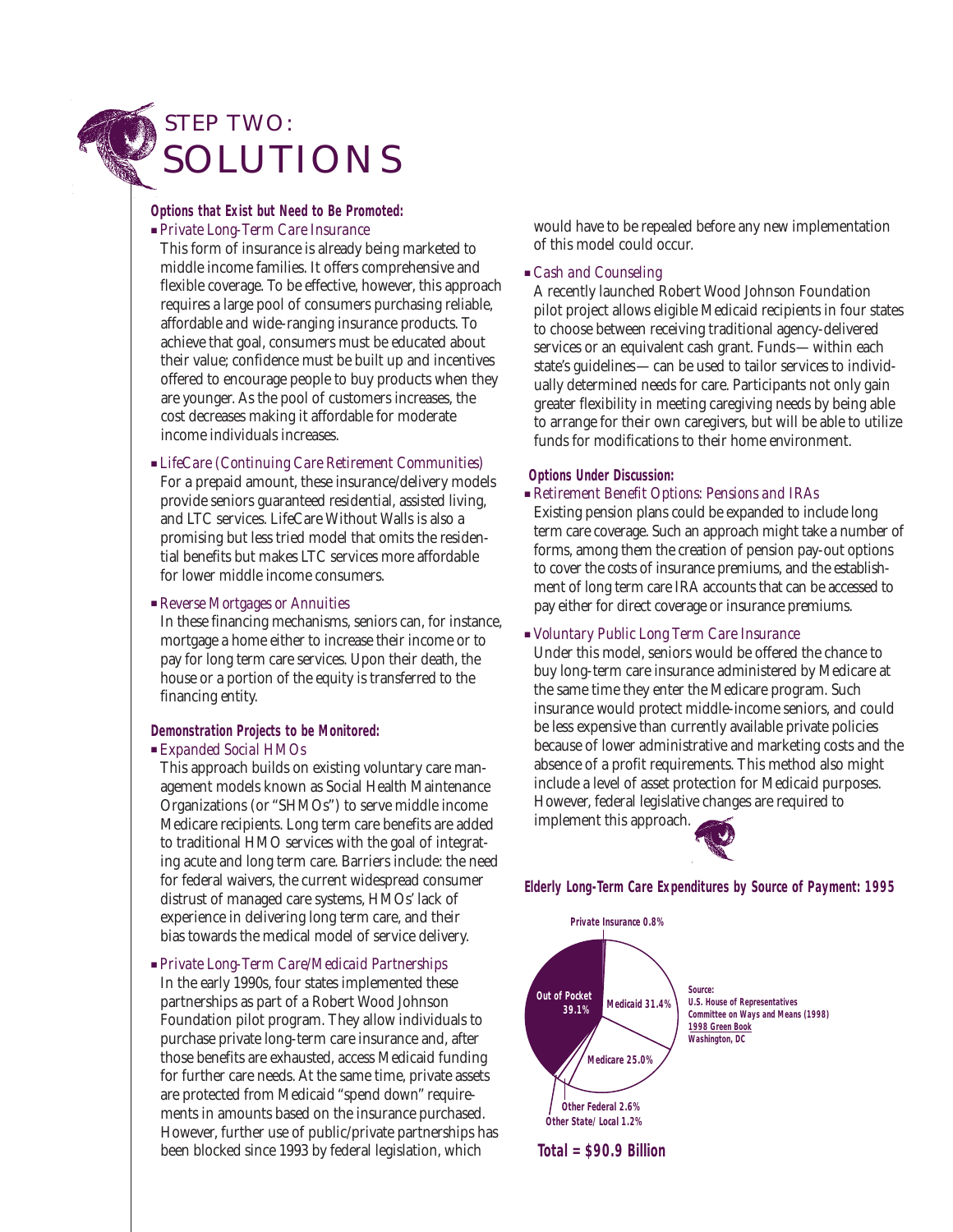# POLICY OPTIONS:

**A**s of March 2000, Congress appears to be moving towards a bipartisan effort to provide tax relief for those struggling with long term care. The proposed federal legislation would allow for both a tax credit of \$3000 annually to family members providing long-term care for dependents and a tax deduction for premium payments for long term care insurance policies. While not creating a total solution, by supporting those currently providing care while simultaneously encouraging individuals to protect against future dependency on family or the government, Congress is taking positive action on this issue.

## **How Pennsylvania Can Multiply the Effects: Tobacco Funding**

While the total solution of financing for long term care is beyond the capacity of state governments, there is an important role to be played. Pennsylvania has good reason to supplement national coverage: our aging demographics lead the nation and our ratio of working persons to seniors are among the lowest. These trends are putting pressure on what is already a fragile, overburdened public financing system.

In Pennsylvania, LTC accounts for over 2/3 of the Medicaid budget. State budget leaders understandably seek solutions to contain long term care costs. The Balanced Budget Act of 1997 (BBA) made the situation even more tenuous. Health providers' margins—already decreasing due to managed care —continue to erode.

A new lever has emerged for Pennsylvania: the national tobacco settlement money. Governor Tom Ridge recently proposed using 15% of the tobacco settlement money

in Pennsylvania to fund home and community based long term care. This proposal is valuable, but it only applies to those who are nursing home and Medicaid eligible. It bypasses private solutions that could serve a much broader constituency.

Now is the time—when millions of people are just beginning to think about their retirement years—to educate the public on the importance of taking personal responsibility for their own long term care. Financial incentives could be developed to encourage individuals to invest their own funds, perhaps using the tobacco funds to provide some form of tax incentive, such as tax credits or deductions for the purchase of private long-term care insurance or for employers offering such insurance as a benefit. *Such incentives exist in 19 other states.* Any one of these models, most of which operate at relatively low cost to the state, could be adapted as well to encourage using annuities and similar directed retirement savings for long term care. The Pennsylvania General Assembly has several related legislative proposals under consideration, but little action has been taken to date.

If the younger generation could be motivated to purchase private coverage, governments could preserve the bulk of public long term care dollars to care for the very poor and foster access to an appropriate array of services for all elderly. The 15% set aside by the Governor has opened the door for Pennsylvania to create an innovative and workable solution.



# **The Aging Services Delivery Puzzle**

**Universally Covered Low Income Coverage Not Covered Covered with Copays and Deductibles**

*"The world is graying. Many nations will be looking down the barrel of an exploding cannon."*

> PricewaterhouseCoopers *HealthCast 2010*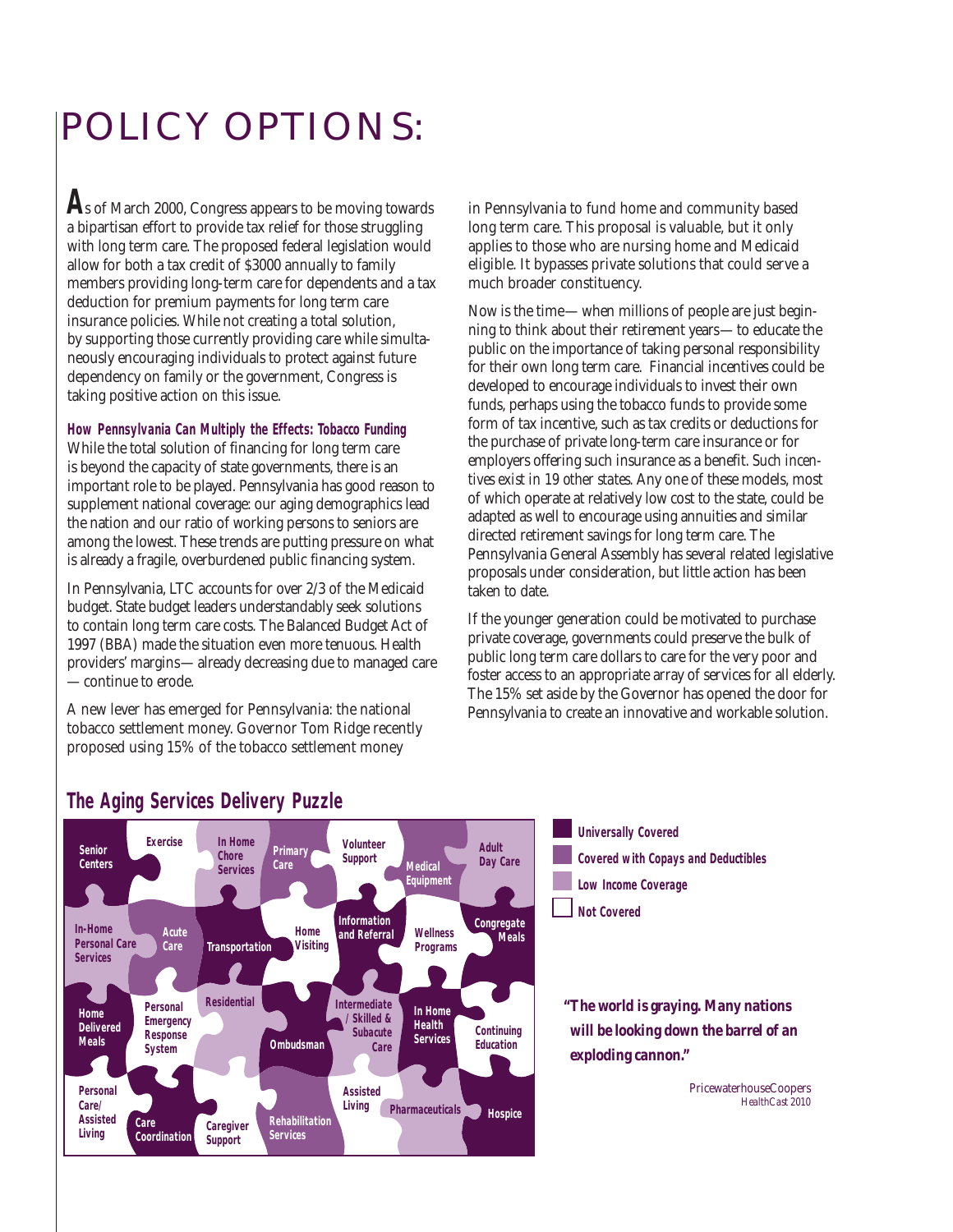

# LONG-TERM CARE INITIATIVES: FEDERAL AND STATE ACTIVITIES AND OPTIONS

Prepared for

# THE JEWISH HEALTHCARE FOUNDATION

Prepared by

MARC A. COHEN, PH.D. VICE PRESIDENT LIFE-PLANS, INC.

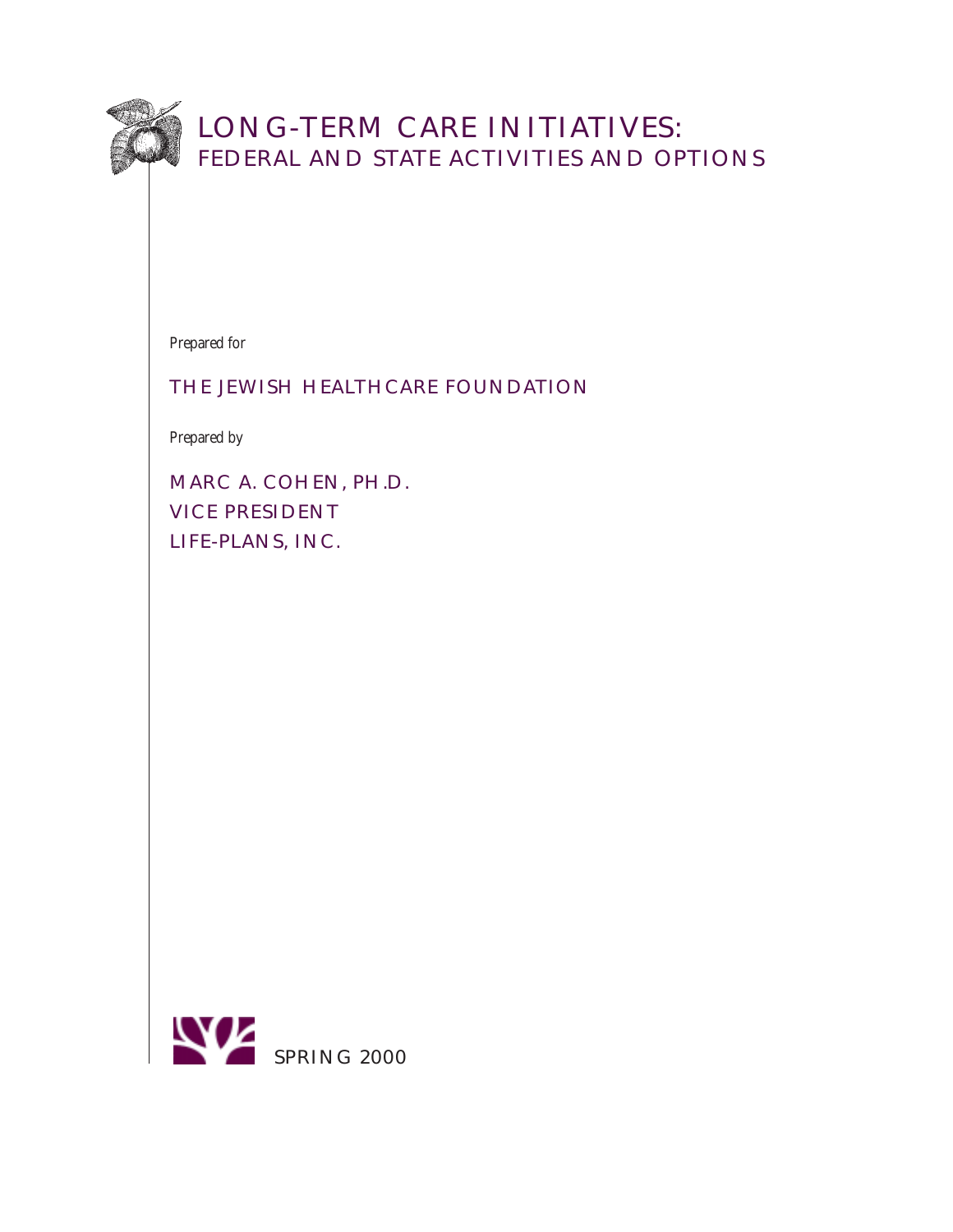#### **BACKGROUND**

Over the last five years, a number of important trends in the financing and delivery of long-term care have occurred. Perhaps the most important is that the responsibility for long-term care financing has been shifting away from the Federal government to states, individuals and their families. While the mid-1990s witnessed a tremendous increase in federal dollars allocated to home and community-based care through the Medicare home health benefit, recent changes in program reimbursement have severely curtailed such payments. Thus, a growing share of community-based as well as institutional long-term care expenses are paid by sources other than the federal government.

Second, providers are responding to market competition, shifts in consumer preferences, and changes in reimbursement and financing policy by adding new services to the continuum of care. An important example of this is the tremendous growth in the assisted living industry. Assisted living facilities typically offer a combination of housing, health care, personal assistance and supportive services in a homelike environment that strives to maximize the individual functioning and autonomy of the frail elderly and other dependent populations. Today, there are more than 28,000 assisted living residences in the U.S. housing more than one million people.

Regarding nursing home care, over the last 15 years, there has been a fairly dramatic decline in use of this traditional long-term care service. The reasons are varied but include the imposition of restrictions on supply through Certificate of Need (CON) programs, an expanding home and community-based care network, the growth in assisted living facilities, and a decline in age-specific rates of disability. At the same time that there has been a decline among chronically disabled users of nursing home care, there has been a fairly dramatic increase in use by patients with sub-acute and rehabilitation needs. These short-stay patients are able to receive care that would normally only be available in more costly hospital settings. The implication is that Medicare has been playing a more significant role in financing nursing home care, although not for a typical "long-term care" population.

These macro trends have served to dramatically shift the terms of debate about long-term care policy at the national level and have led both states and individuals to explore new ways to finance the growing long-term care bill. They have also forced providers and payers to experiment with new models of service delivery that attempt to integrate acute and long-term care or introduce elements of managed care into the provision of services.

# Federal Policy

Long-term care financing reform is not a high priority item either for Congress or for the Administration. Much of the public policy debate over the past few years has been focused on how the Federal government can control expenditures and ensure the solvency of major entitlement programs like Social Security and Medicare. Also, the increasing acceptance of the need to offer some level of prescription drug coverage to the Medicare program has served to diminish interest in significantly expanding expenditures or coverage for long-term care services. Almost all current policy proposals dealing with long-term care are designed to achieve the following purposes:

1. To encourage the provision of long-term care services by informal (unpaid) caregivers. This strategy is designed to help to minimize dependence on formal service providers that are reimbursable under Federal and state programs and to strengthen family caregiving.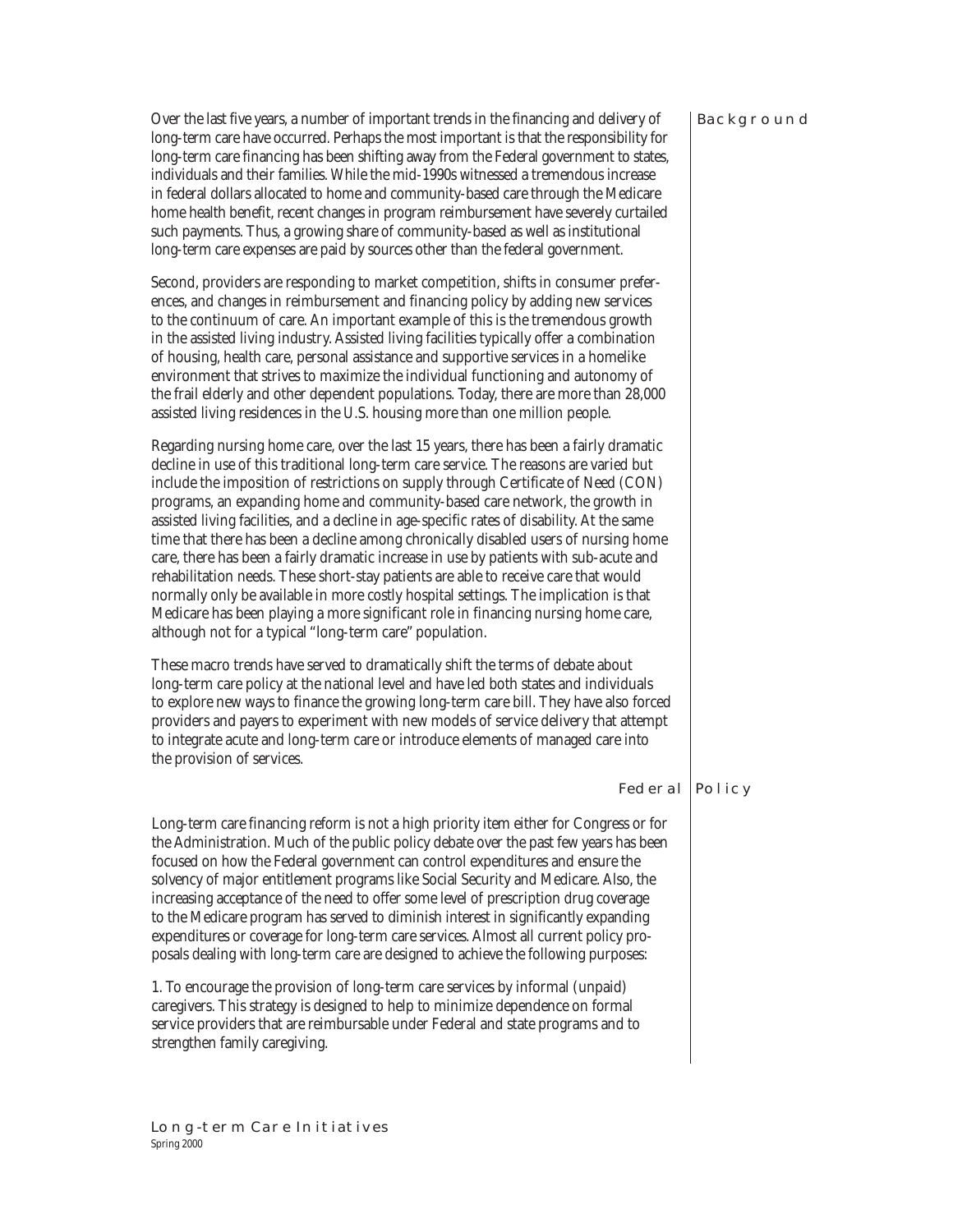2. To encourage individuals to assume greater personal responsibility for planning and paying for their future long-term care expenses by purchasing private long-term care insurance. This strategy is aimed at reducing future dependence on public programs and increasing the available pool of private pay dollars to support the development of the long-term care service delivery system.

3. To encourage state experimentation with new models of service delivery as well as financing through the expansion of Medicaid waivers for home and communitybased services (HCBS waivers).

# THE ADMINISTRATION

In January, President Clinton proposed a \$28 billion 10-year initiative that included a \$3,000 tax credit targeted to people with long-term care needs or their caregivers.

This proposal follows on the heels of a similar more modest plan  $-$  a \$1,000 tax credit — rejected by the Republican-led Congress. The plan also called for funding for services that support family caregivers of older people and proposed allocating additional funds to improve equity in Medicaid eligibility for people in home and community-based settings. Finally, to signal employers about the desirability of having long-term care insurance as an employer-sponsored benefit, the government would offer such insurance to Federal employees.

The Department of Health and Human Services, through the Health Care Financing Administration has also stepped up its granting of waivers for home and community-based care services (HCBS) under the Medicaid program. Medicaid spending on HCBS is now growing faster than spending on nursing home care – an annual rate of 25% compared to 4% for nursing home care. Most states — 36 of 50 — indicate that they expect to expand their programs and few expect serious Federal impediments to doing so.

# THE CONGRESS

On August 5th, 1999, the Senate and the House of Representatives approved the Taxpayer Refund and Relief Act of 1999 (H.R. 2488) which among other things, proposed changing the tax status of premiums paid on long-term care (LTC) insurance contracts. Under the Health Insurance Portability and Accountability Act (HIPAA) of 1996, the tax advantages associated with the purchase of accident and health insurance were extended to LTC insurance. This meant that individuals purchasing LTC insurance could deduct LTC premiums when medical expenses (including LTC premiums and expenses) exceeded 7.5% of their adjusted gross income. Moreover, HIPAA stipulated that benefits received under LTC contracts would be excluded from income and that employer contributions for the purchase of LTC insurance also would be excluded from income.

Under the new legislation, which was subsequently vetoed by President Clinton, individuals would be able to take an "above the line deduction" of LTC insurance premiums. Individuals purchasing LTC insurance would be able to deduct the full amount of their premium payment from adjusted gross income, whether or not they itemize deductions or have medical expenses above the 7.5% threshold. As with HIPAA, the purpose of the proposed legislation was to use the tax code to encourage individuals to acquire private insurance to cover the potentially catastrophic costs of long-term care.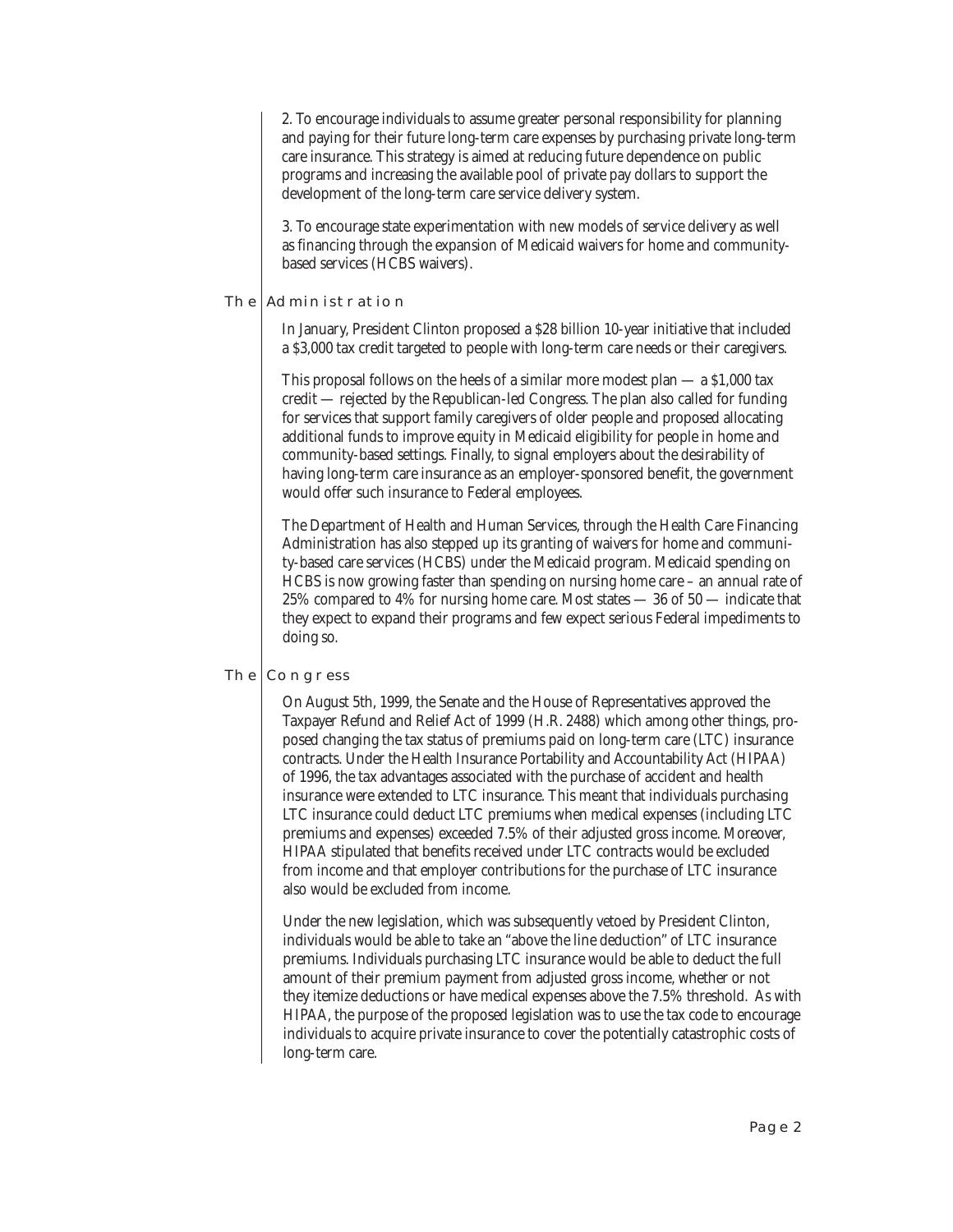A recent noteworthy development is increased support for a tax credit for family caregivers. Within the last few weeks, two powerful lobbying organizations (that have often been at odds on Federal long-term care policy) have joined forces to support above the line tax deductibility for long-term care insurance and tax credits for caregivers. The Health Insurance Association of America (HIAA) and the American Association of Retired Persons (AARP) have held a series of joint press conferences in support of these initiatives.

# CANDIDATES GORE AND BUSH

To date, the primary focus of both the Republican and Democratic presidential nominees has been on shoring up Social Security and adding prescription drug coverage to Medicare. For his part, candidate Bush has promised to create a "lock box" that would protect the Social Security trust funds from being spent on other Congressional programs. He has also advocated dedicating 62% of the non-Social Security surplus to the trust fund and creating personal retirement accounts to encourage workers to save for retirement. Regarding long-term care, Mr. Bush has expressed his support for tax incentives for the purchase of private long-term care insurance policies. The campaign has not yet issued a detailed summary of his views on the issue.

Vice President Gore supports a non-refundable tax credit for care recipients or their caregivers and would create a national network of family caregiving support centers. He also would allow states to offer home and community-based care services more frequently without requiring a federal waiver. Finally, he supports providing an option for federal employees to purchase long-term care insurance at group rates. He has not taken an explicit position on changing the tax status of long-term care insurance contracts. He has signed the Long-term Care Campaign's Leadership Pledge.

# THE STATES

Across the country, states have been particularly active in seeking ways to control expenditures on long-term care and enhance the efficiency with which longterm care services are delivered. In broad terms, states have adopted two primary strategies: (1) Encourage a shift to greater private financing of services and less reliance on Medicaid funded services. This typically means encouraging the purchase of private long-term care insurance; (2) Find new service delivery models that enable individuals to receive care in less costly non-institutional settings.

# *(1) Encouraging the Purchase of Long-term Care Insurance*

Approximately half of the states have enacted legislation or changed regulations to stimulate expansion of the market for private long-term care insurance. In their role as regulators of long-term care insurance well over 75% of states require insurers to offer policies that cover both institutional care as well as home and community-based services.

# 1.A. Individual Tax Incentives

Over the past few years, a growing number of states – 19 as of late 1999 — have put in place a series of tax incentives to encourage the purchase of private long-term care insurance. These deductions or credits have the effect of reducing the net price of long-term care insurance premiums to buyers. For the most part, because state income tax rates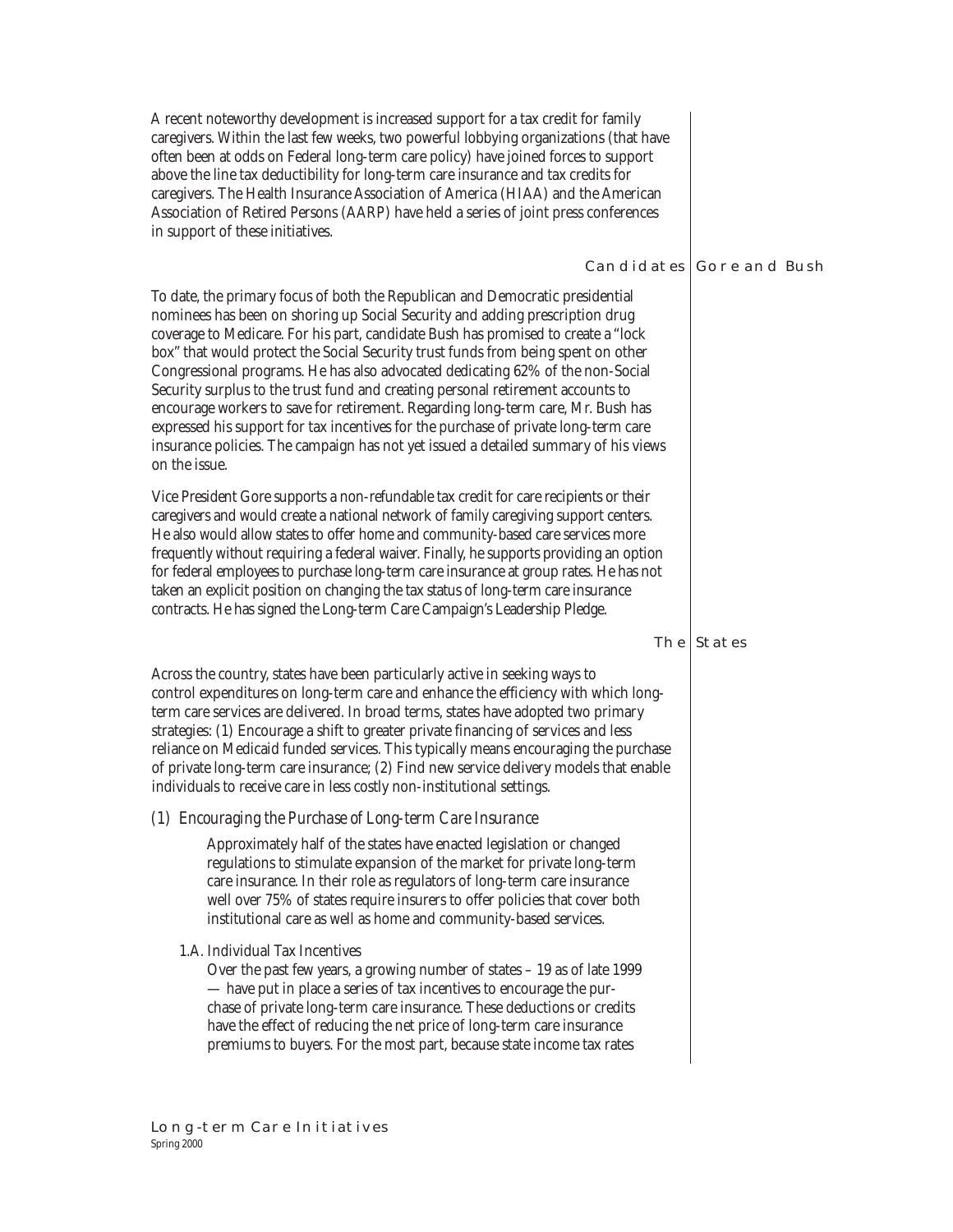are relatively low and because most states place limits on the size of the allowable tax credit, the financial impact of such incentives is small. Their main effect is to send a message to individuals that in general, the state endorses the product and its purchase.

1.B. State-sponsored Group Plans

A second means of encouraging the purchase of insurance or the provision of insurance is through example. A number of states like Maine, Oregon, and Maryland are offering small tax incentives to employers who contribute to the costs of a group long-term care insurance plan for their employees. Other states – 21 in all – have enacted laws making private long-term care insurance benefits an option for state or other public employees. (As mentioned, the Federal government is examining how to do this for its employees and retirees.) As is true for the employer group market as a whole, participation rates in these programs are typically below 10% of eligible employees.

1.C. Partnership Programs

Four states – New York, Connecticut, Indiana, California — have received special waivers to implement Partnership Programs. These programs link the purchase of long-term care insurance to liberalized Medicaid eligibility criteria, that is, higher asset protection levels. In essence, these states allow individuals to maintain either all of their assets or a level of assets equal to the amount of insurance benefits paid out and obtain Medicaid funding of services once their insurance benefits run out. The program is designed to encourage middle class elders, who in the absence of their insurance would quickly qualify for Medicaid, to purchase policies. Over the past two years, there has been significant growth in the sale of Partnership policies and more than 70,000 people have them.

While other states have expressed interest in these programs, the Omnibus Budget Reconciliation Act of 1993 made expansion of these programs virtually impossible. The law required states to recover, from the estates of individuals, Medicaid financed long-term care expenses including insurance protected assets from Partnership programs. Thus, states wishing to replicate the Partnership model cannot yet do so.

1.D. Consumer Education

A growing number of states — 18 in all — are allocating resources to the area of public education about long-term care risk, exposure, and the availability of insurance for long-term care. These attempts at "social marketing" are designed to educate consumers and make them more receptive to the product. The California Public Employees Union (CALPERs) has invested significant resources into public education about long-term care and insurance. Because there remains a significant misunderstanding about public program coverages, these states' efforts will be supplemented with a major federal initiative in this area; nearly \$10 million has been allocated to a federal program of consumer education about the limitations of Medicare vis-à-vis long-term care coverage.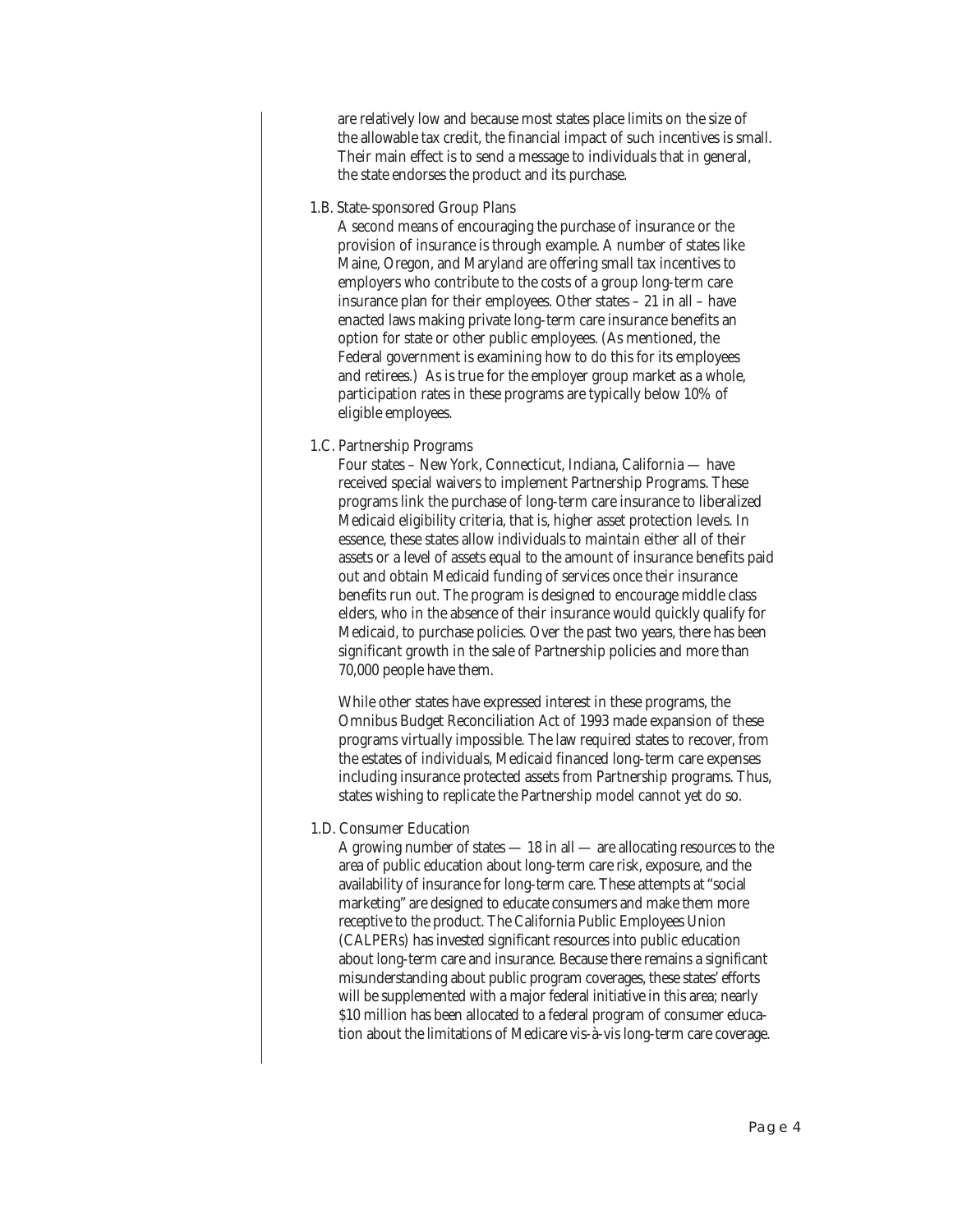Most policymakers and industry analysts agree that among individuals age 65 and over, the product is most appropriate for middle and upper middle-income elders. At younger ages, however, the insurance can be positioned as part of a retirement planning package and is far more affordable to greater numbers of individuals. This is particularly true when the insurance is offered as part of a group plan. The implication is that any public education strategy should account for the different market segments.

### *(2) Experimentation with New Models of Service Delivery*

There is a broad consensus that when properly structured, financial incentives can lead to a more efficient and effective allocation of long-term care resources. Fragmentation in both the financing and delivery of long-term care has been seen to encourage wasteful and inappropriate patterns of service utilization. States have been at the forefront of testing new models of care to improve the match between client needs and service system response.

# 2.A. Capitated and Integrated Long-term Care Models

A growing priority among state policymakers is the expansion of capitated or managed long-term care programs and the integration of acute and long-term care. By the end of 1998, 20 states had one or more publicly funded programs with capitated long-term care services and another five were in the planning phases of such programs. For the most part, these programs have been developed through two federally sanctioned demonstration programs – the Program for All-Inclusive Care for the Elderly (PACE) and the Social Health Maintenance Organization (S/HMO).

#### *The PACE Program*

Currently operating in 11 states, the PACE program represents an innovative public approach to providing long-term care services to frail elders. The distinguishing features of the PACE approach are integrated funding and provider financial risk through capitated Medicare and Medicaid reimbursement, integrated service delivery through adult day care, case management through multidisciplinary teams, and nursing home-eligible clients choosing to receive long-term care services in the community. The program focus is to provide an alternative to institutional care by maintaining individual residence in the home and community setting for as long as is medically and economically feasible. Typically, enrollment in these programs is small – less than 500 people. Preliminary evaluations suggest cost savings but there is some question about whether such savings are a result of the program intervention or due to the specific profile of individuals who are participating in the program.

# *The S/HMO*

The Social HMO is a demonstration that is being conducted at four sites in four states and serves more than 20,000 enrollees. The basic model adds community care services and short-term nursing home care to a Medicare HMOs' basic service basket. The program focuses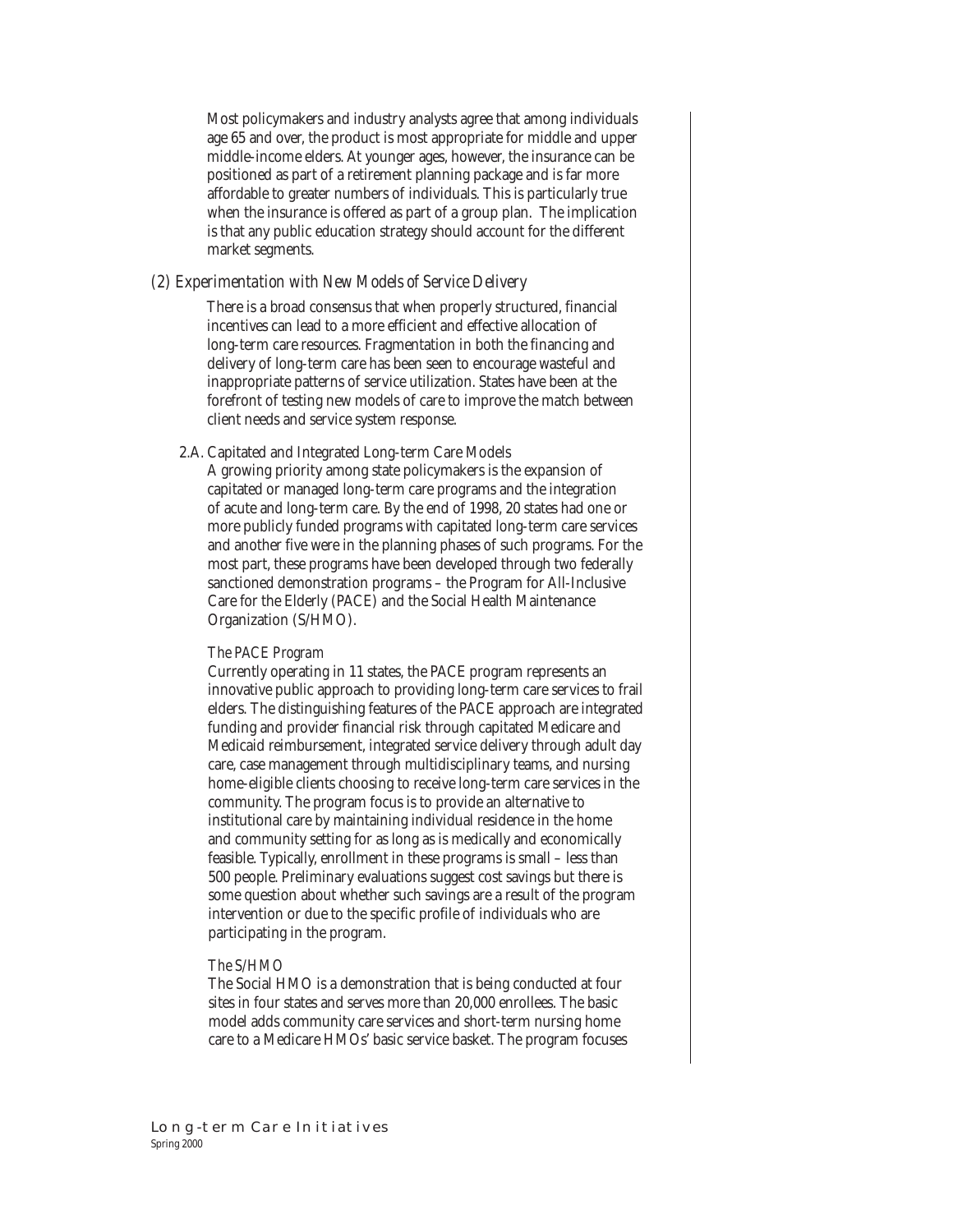on providing a broad cross-section of the Medicare eligible population with acute care and limited community-based long-term care coverage. The purpose of the program is to administratively combine acute, long-term care and behavioral/social health services into an integrated health service delivery system. Medicare, Medicaid and private premiums on a prepaid capitated funding basis reimburse the HMO. A case manager acts to help ensure that enrollees are placed in the least restrictive, most cost-effective care environment.

A growing number of organizations are in the process of becoming S/HMOs. Because the initial sites have (for the most part) demonstrated financial feasibility, and there are a growing number of HMOs taking Medicare risk contracts, the Health Care Financing Administration, which supervises these demonstrations, will likely provide a mechanism for their expansion.

#### *The Arizona Long-Term Care System*

In 1989, the state of Arizona began capitating Medicaid-funded long-term care services to needy elders and the physically disabled. The program covers all traditional Medicaid acute care services as well as nursing home care and home and community-based services. The federal government, the state, and the counties fund the program. In each county, the state contracts with a single organization to assume responsibility for providing services and these "contractors" must arrange for both acute and long-term care services. They are paid a capitation amount per enrollee that varies according to county.

Evaluations of the program suggest that it has yielded significant cost savings compared to traditional Medicaid programs but there remain questions about the quality of services. Although Arizona is the only state to have a program of this kind, as other states contemplate a greater role in the management of their own long-term care population, many are looking to the Arizona experience for guidance. Delaware may become the second state to implement a similar program. The state is now in the final stages of program development.

#### *Other Initiatives in Capitated Long-Term Care*

The state of Wisconsin is planning a capitated payment system for long-term care. The plan would pool and capitate all state resources with Medicaid and attempt to reallocate resources away from the nursing home to home and community-based services. The program would target services to the most disabled and individuals would also have access to information and referral sources. Statewide implementation began in 1999.

Florida is another state facing a significant challenge in the long-term care financing arena. Recently, the state received a Medicaid waiver for a program that would integrate acute (Medicare) and long-term care services (Medicaid) through a managed care delivery system. While the funding streams would be kept distinct, service delivery would be integrated. The program is based on voluntary enrollment of individuals age 65 and over who are dually eligible for Medicare and Medicaid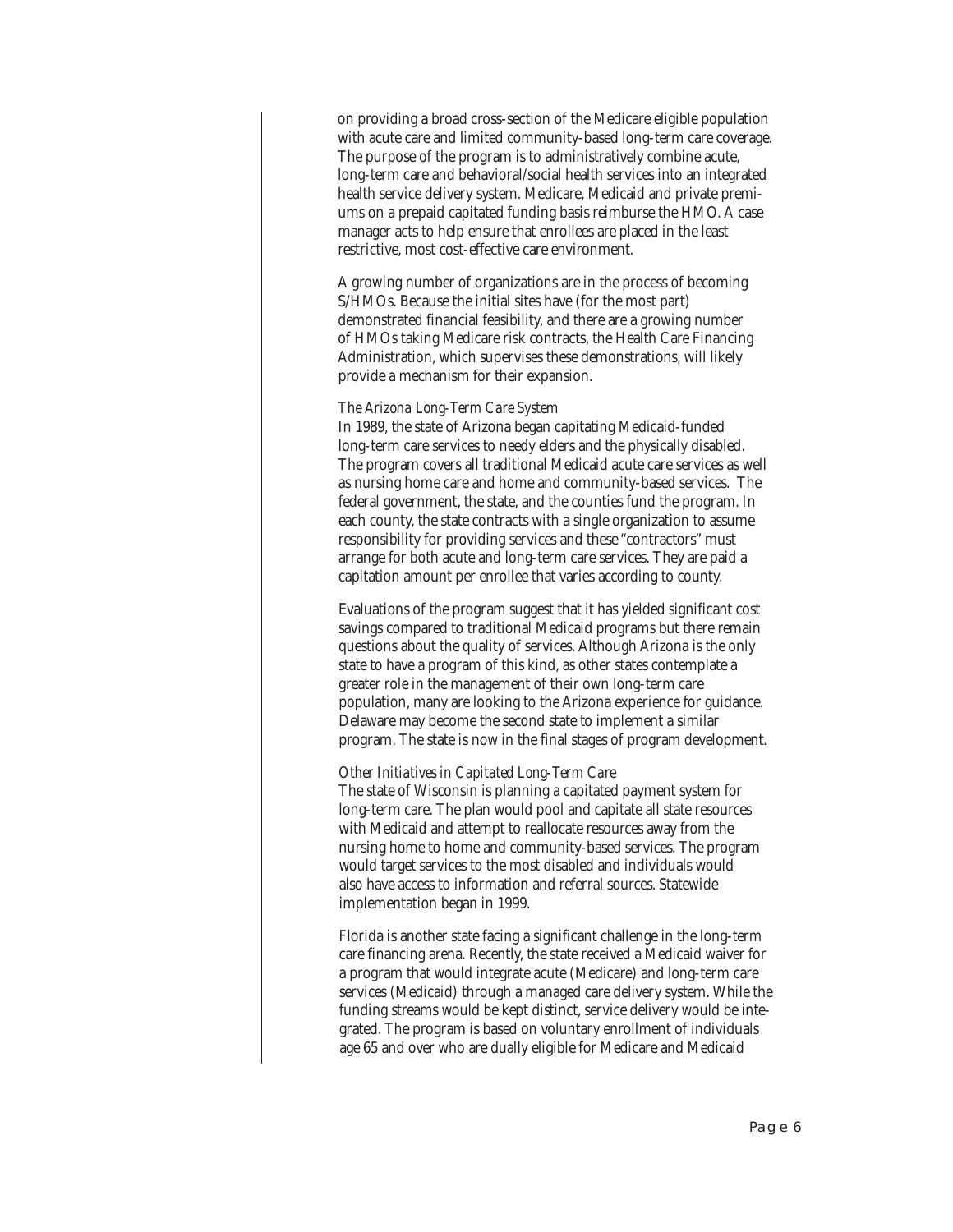services and are assessed to be at risk for nursing home placement. The pilot project will take place in nine counties. Contracted providers will be at financial risk for the full range of Medicaid services.

Texas has also recently begun implementation of a program — The STAR+ Integrated care project — that is designed to serve the elderly population needing long-term care. Beginning its implementation in the Houston area, this program enrolls individuals in managed care plans (HMOs) that are responsible for meeting both the acute and long-term care needs of individuals. To induce individuals to voluntarily enroll in the program, Medicaid beneficiaries receive additional benefits such as prescription drug and eyeglass coverage, services that are often provided by HMOs in the state at no extra charge.

Another noteworthy effort is found in Minnesota. The Minnesota Senior Health Options (MSHO) demonstration project integrates acute and long-term care for individuals who are dually eligible for Medicaid and Medicare services. Integration of the funding streams was seen as a way to control costs by reducing the incentives and associated activities around shifting costs between Medicare and Medicaid. While the Health Care Financing Administration did not approve a waiver for total integration of these funding streams, it has agreed to pay providers directly for care directed by the MSHO. Current projections are that upwards of 4,000 individuals will enroll in the plan which will provide all Medicare services provided under standard risk contracts, six months of nursing home care and all services currently authorized under the home and community-based care waivers.

#### 2.B. Cash and Counseling

The Cash and Counseling Demonstration provides a cash option to Medicaid enrollees who need personal assistance services. This project, which is being done in collaboration with the Robert Wood Johnson Foundation, will test the effects of "cashing out" Medicaid-funded personal assistance services for the disabled. The demonstration will include elderly as well as younger disabled consumers. Three states — Arkansas, New Jersey and Florida — have already received the necessary waivers to implement the program and Arkansas has already enrolled 1,000 people. In these states, control group members will receive "traditional" benefits — i.e., case managed home and community-based services, where payments for services are made to vendors — while treatment group members receive a monthly cash payment in an amount roughly equal to the cash value of the services they would have received under the traditional program.

It is hypothesized that cash payments will foster greater client autonomy and that, as a result, consumer satisfaction will be greater. Consumers are expected to purchase a somewhat different mix of disability-related services and/or assistive technologies when they make the decisions and payments themselves than when case managers contract with vendors on their behalf. It is also hypothesized that states will save Medicaid monies (mostly in administrative expenses) from cashing out benefits.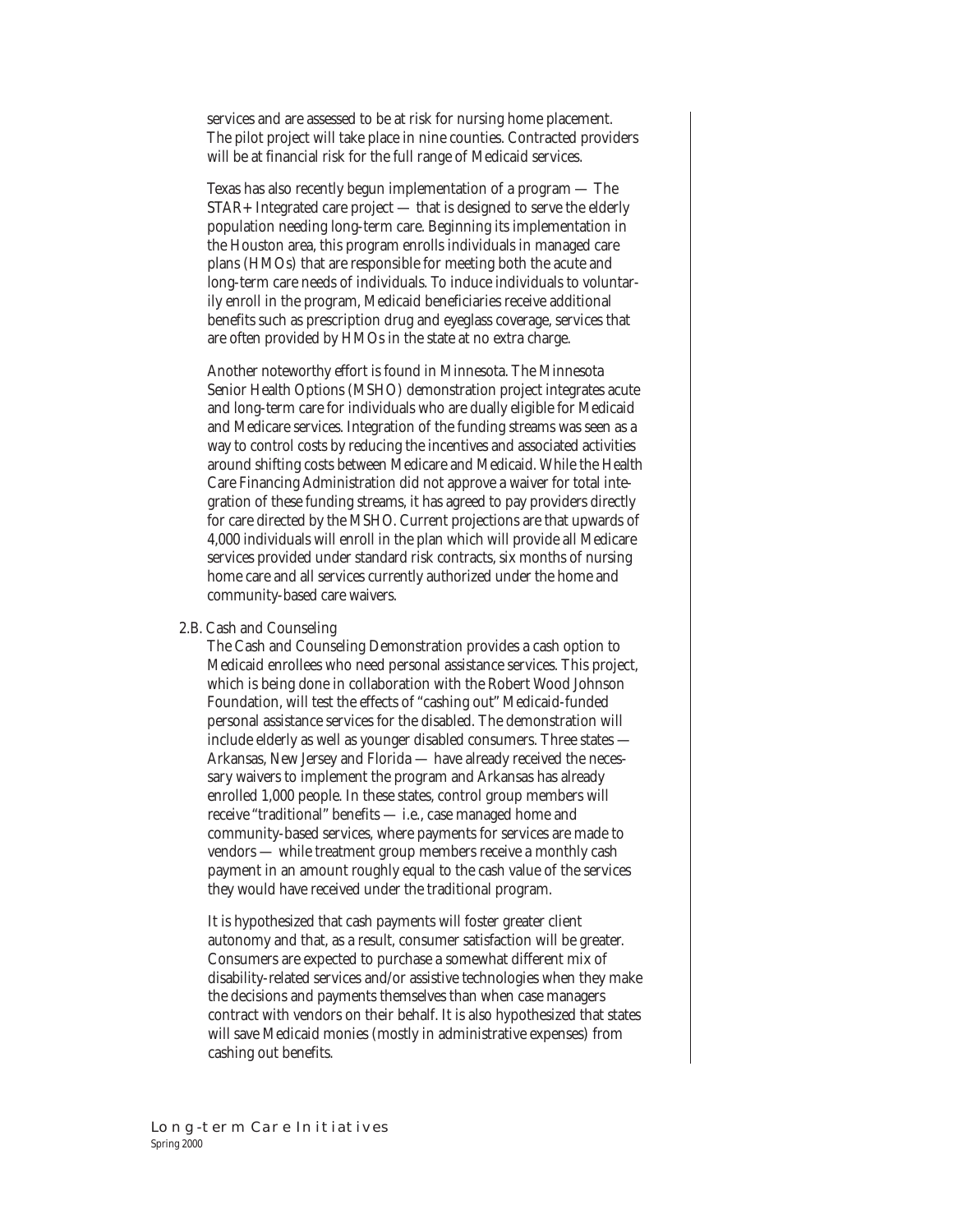#### CHALLENGES | TO IMPLEMENTING THESE NEW INITIATIVES

## *Encouraging Insurance Purchase*

The initiatives designed to encourage long-term care insurance purchase do not require federal involvement. Additional expenditures are required, however, either in the form of tax expenditures or direct dollars spent on education or development of state insurance programs. Thus, they will need political support at the executive and legislative levels. Obtaining such support can be challenging. Arguments in opposition to such a strategy are likely to rest on the following (often overstated) claims: (1) the insurance is only a relevant option for the wealthy so there is no need to encourage its purchase; (2) few believe that expansion in the market will save Medicaid dollars; (3) the incentives may actually go to individuals who would have purchased a policy anyway; (4) the incentives are so small so as to be ineffective; (5) policies are not adequate; (6) if the market is not growing on its own, then the government need not expend additional resources to make it happen. Most of these claims can be refuted with the help of a growing body of empirical evidence. Nevertheless, these are the issues most likely to arise in the policy debate. Any strategy designed to encourage the purchase of private long-term care insurance must address them.

# *New Models of Long-Term Care Financing and Service Delivery*

The biggest challenge to implementing new statewide programs in this area has traditionally been obtaining a waiver from the Health Care Financing Administration. To the extent that such initiatives can be shown (theoretically) to be at least budget neutral, there is a much greater likelihood of approval. At the state level, there are a number of additional challenges. First, providers may be reluctant to participate in such programs because they are being asked to take risk and some would no longer be assured of being able to participate in publicly funded programs. Also, the nursing home industry, which is already under pressure from low Medicaid reimbursement rates, may resist programs that capitate payments or emphasize home and community-based care. A hurdle that has been very difficult to overcome has been the actual establishment of capitated rates based on accurate risk adjusters. Consumer opposition to managed care should also not be underestimated. Finally, although there has been greater flexibility from HCFA regarding demonstrations and experimentation at the state level, obtaining a waiver to enable combining Medicare and Medicaid funds in a single capitated payment system has been very difficult. In short, any new initiatives in service delivery will require a great deal of planning and coordinating with multiple providers and payers to succeed.

# *Additional Options to Consider*

While many of the initiatives discussed above are worthy of replication, there are additional strategies that may also be worth pursuing. For example, to encourage individuals to risk pool, the state may want to set up a voluntary insurance pool that is reinsured by commercial carriers. This would allow the state to realize economies of scale vis-à-vis marketing and also take advantage of the expertise garnered by the commercial insurance industry in underwriting and benefits management. Reinsurance would provide the state with financial back-up and minimize the financial risk to tax payers. State tax-favored savings mechanisms could also provide additional support for such a program as well as for private insurance in general.

Second, in addition to more general public education programs through the state Department of Insurance, there may be additional regulatory actions that can be